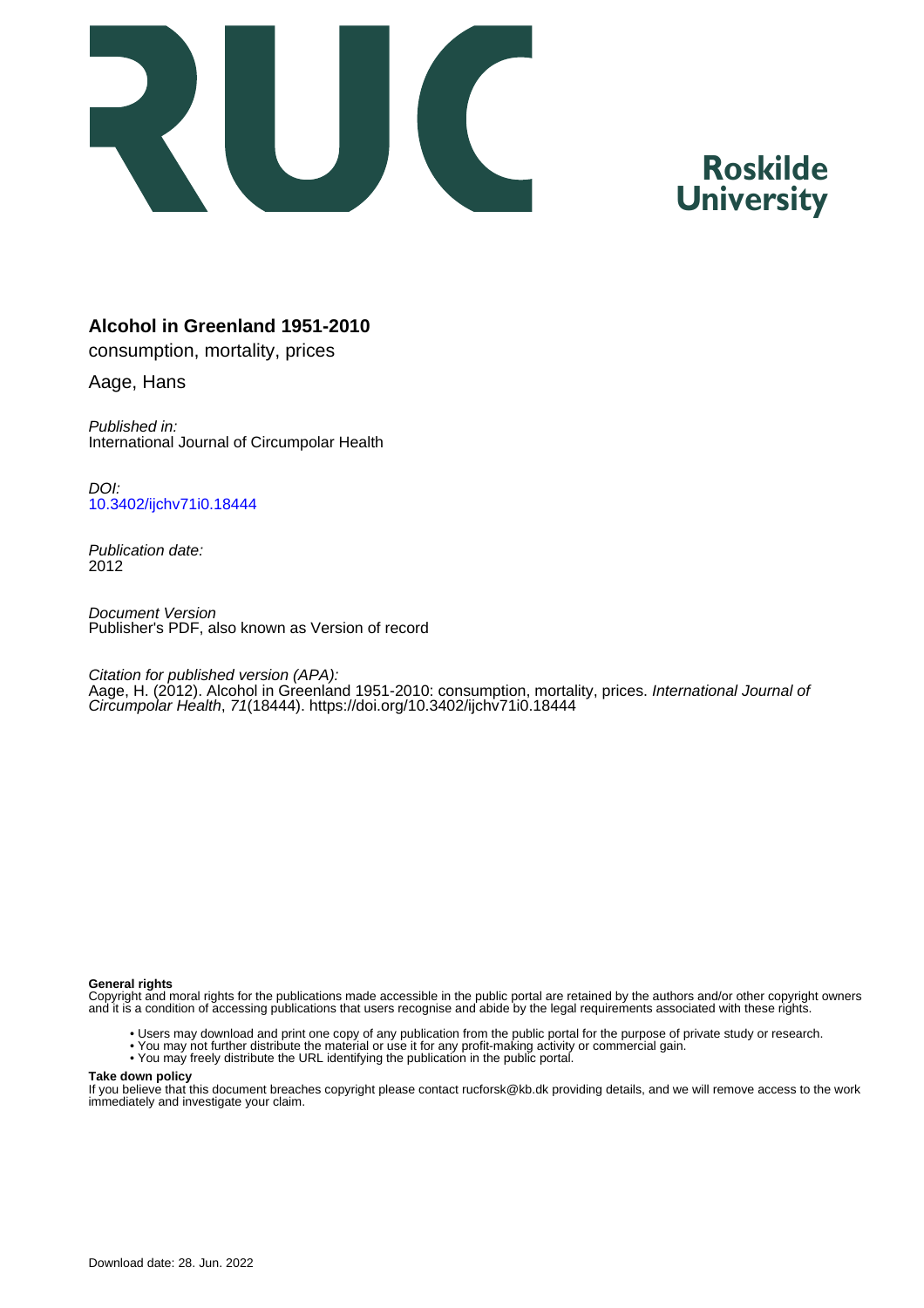# Alcohol in Greenland 1951-2010: consumption, mortality, prices ORIGINAL RESEARCH ARTICLE<br>Alcohol in Greenland 1951–2010:<br>consumption, mortality, prices

# Hans Aag[e\\*](#page-11-0)

Department of Social Science, Roskilde University, Roskilde, Denmark

**Background.** Fluctuations in alcohol consumption in Greenland have been extreme since alcohol became available to the Greenland Inuit in the 1950s, increasing from low levels in the 1950s to very high levels in the 1980s - about twice as high as alcohol consumption in Denmark. Since then, consumption has declined, and current consumption is slightly below alcohol consumption in Denmark, while alcohol prices are far above Danish prices.

**Objective.** Description of historical trends and possible causal connections of alcohol prices, alcohol consumption and alcohol-related mortality in Greenland 1951-2010 as a background for the evaluation of the impact of various types of policy.

**Design.** Time series for Greenland 1951–2010 for alcohol prices, consumption and mortality are compiled, and variation and correlations are discussed in relation to various policies aimed at limiting alcohol consumption. Corresponding time series for Denmark 1906-2010 are presented for comparison.

Results. The trends in alcohol prices and consumption followed each other rather closely until the 1990s in Greenland and the 1980s in Denmark. At this time, consumption stabilised while prices decreased further, but the effect of prices upon consumption is strong, also in recent years. A trend in Greenlandic mortality similar to consumption is discernible, but not significant. Among alcohol-related deaths cirrhosis of the liver is less prevalent whilst accidents are more prevalent than in Denmark.

Conclusions. The effect of alcohol excise taxes and rationing upon consumption is evident. The stabilisation and subsequent decline in consumption since the mid-1990s, while alcohol prices decreased persistently, does not preclude continued effects of prices. On the contrary, price effects have been neutralised by other stronger causes. Whether these are government anti-alcohol campaigns or a cultural change is not clear.

Keywords: alcohol; Greenland; alcohol policy; purchasing power; consumption; mortality

Received: 29 March 2012; Revised: 15 May 2012; Accepted: 19 November 2012; Published: 17 December 2012

lcohol policy rests on a causal chain with 2 links: from policies to consumption, and from consumption to public health. The purpose of this study is to investigate the strength and stability of these 2 causal links by means of historical macro-data time series for Greenland 1951-2010 for alcohol consumption, alcohol prices and alcohol-related mortality and to discuss their significance for alcohol policy concerning prices as well as rationing measures and information campaigns. It is well known that alcohol policy has influenced the fluctuations in alcohol consumption in Greenland, which have been extreme since alcohol became available to the Greenland Inuit in the 1950s, increasing from low levels in the 1950s to very high levels in the 1980s – about twice as high as alcohol consumption in Denmark. Since the 1980s, consumption has declined with current consumption slightly below alcohol consumption in Denmark, while alcohol prices in Greenland are far above Danish

prices. Health problems and social problems related to alcohol consumption are also well known (1). However, no detailed, long-term studies exist.

Alcohol habits in Greenland differ from those in Scandinavian and European countries (2,3), and the pattern of alcohol-related causes of death also differs. Cirrhosis of the liver is less prevalent whilst alcohol psychosis, alcoholism and alcohol poisoning are more prevalent than in Denmark (4). Externally caused deaths, which are partly alcohol related, are more numerous than in Denmark. For comparison, corresponding time series for Denmark 1906-2010 are presented.

#### Material and methods

Time series for Greenland 1951-2010 are compiled from a variety of official statistical sources and special investigations and adjusted in order to improve consistency so that variations over time and correlations between time

Int J Circumpolar Health 2012. @ 2012 Hans Aage. This is an Open Access article distributed under the terms of the Creative Commons Attribution-Noncommercial 3.0 Unported License (http://creativecommons.org/licenses/by-nc/3.0/), permitting all non-commercial use, distribution, and reproduction in any medium, provided the original work is properly cited. 1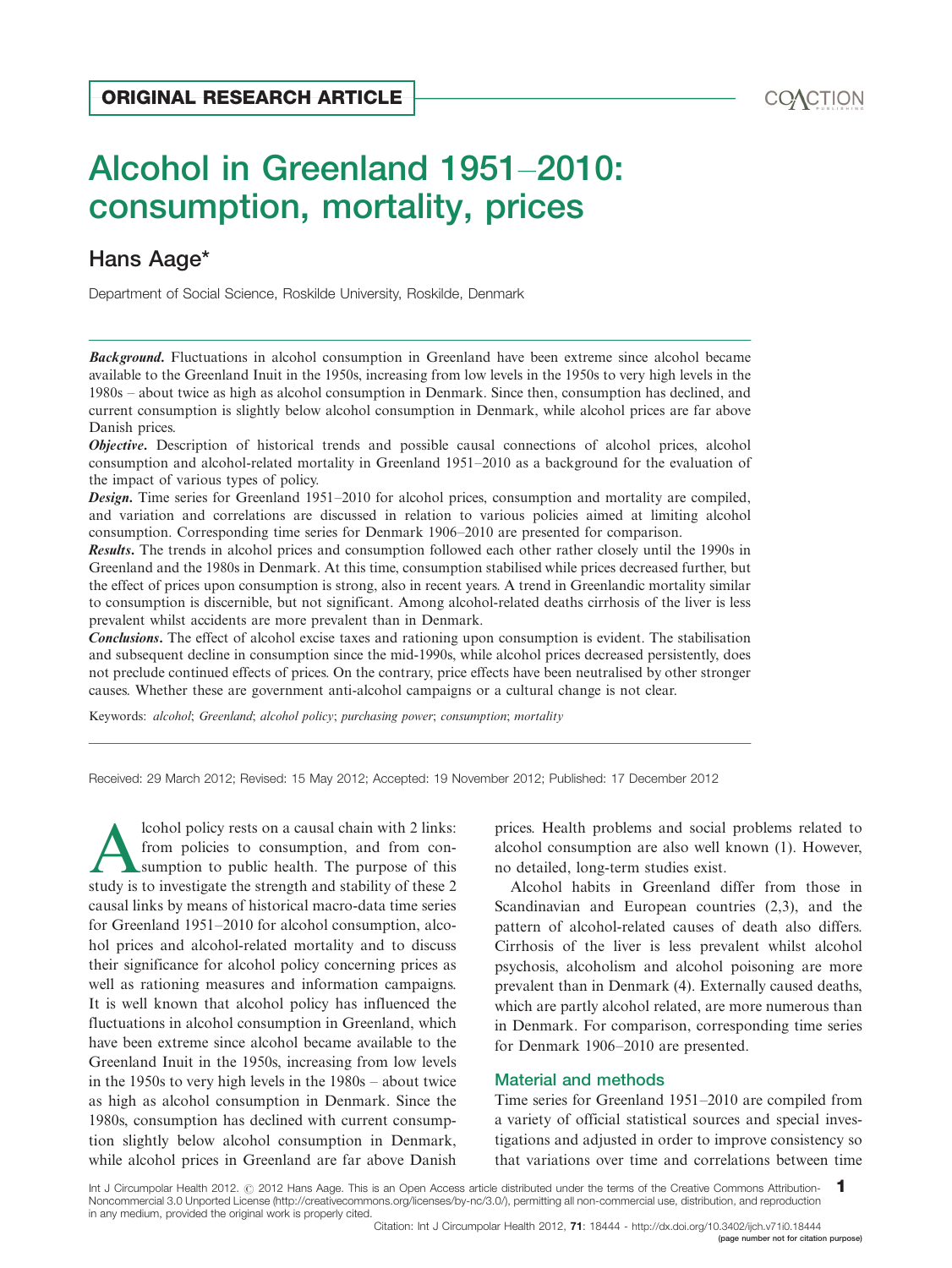series can be evaluated. Time series for Denmark 1906-2010 are presented for comparison.

# Alcohol consumption

Alcohol consumption in Greenland is well documented since 1975 by time series for consumption in litres of pure alcohol per inhabitant above 14 years, published by Statistics Greenland (5) and updated regularly. From 1975 back to the early 1950s, when alcohol became available in the shops for the Greenland Inuit, reliable data also exist due to 2 detailed and careful investigations (6,7) initiated by Danish authorities, who were concerned about mounting social and health problems because of high levels of consumption – from 1960 sharply increasing levels.

# Alcohol mortality

Considered to be the most important alcohol-related causes of death, the following ICD codes suggested by the Danish Health and Medicines Authority (8) are included:

| ICD 10, 1994-      |                        |
|--------------------|------------------------|
| F <sub>10</sub>    | Alcohol psychosis      |
| F <sub>10</sub>    | Alcoholism             |
| T51, X45, X65, Y15 | Alcohol poisoning      |
| K70, K74           | Cirrhosis of the liver |
| K85, K86           | Pancreatitis           |
|                    |                        |

The following quantitatively less important ICD 10 codes are included for the period after 1994:

| G31.2             | Degenerative changes  |
|-------------------|-----------------------|
|                   | of the nervous system |
|                   | caused by alcohol     |
| G62.1             | Polyneuropathia       |
|                   | alcoholica            |
| K <sub>29.2</sub> | Gastritis alcoholica  |
| 142.6             | Cardiomyopathia       |
|                   | alcoholica            |
|                   |                       |

Data for 1983-2009 were obtained from the files of the register of deaths of the Danish Health and Medicines Authority, except for 1994 where the data are missing. Data for 1968-1987 were obtained from the files of the National Board of Health of Greenland. For the years 1983-87, there is accordance between these 2 sources. Prior to 1968, registration of causes of death was incomplete in Greenland, as the Danish law of 1871

on inspection of corpses by a medical officer was not implemented in Greenland, and death certificates were not generally issued in Greenland until 1967. However, it is possible - by means of summary statistics published by the then Danish Ministry for Greenland, the Danish Board of Health and Statistics Denmark - to compile a time series back to 1951 for the number of deaths caused by diseases of the liver, including cirrhosis of the liver and several other non-alcohol-related diseases. However, the numbers are very small, and in 11 out of 17 years there are no reported cases at all.

External causes of death are to some  $-$  unknown  $$ extent alcohol related, and a separate time series for these was obtained from official annual medical reports (9) and statistical yearbooks (10). They include (ICD 10 codes in parentheses) traffic accidents (V01-89), other accidents (V90-99, W00-X59, Y40-86, Y87.1-87.2, Y88- 89), suicides (X60-84, Y87.0) and other external causes (X85-Y36).

## Alcohol prices and purchasing power

When investigating the strength and stability of the influence of alcohol prices upon alcohol consumption, corrections for changes in the general price level and in income per capita are obviously inescapable. In very rough figures, the general price level in Greenland has probably increased by a factor of 20 since 1951, real GDP (i.e. GDP at fixed prices) by a factor of 15 and nominal GDP (i.e. GDP at actual prices) by a factor of 300. In Denmark prices have increased by a factor of 60 since 1906, real GDP by a factor of 15 and nominal GDP by a factor of 900.

Therefore, assumptions are needed, and here the simplest and most plausible ones are used. The price of alcohol is divided by the general price level so that relative price changes for alcohol are considered independently of inflation. These ''real prices of alcohol'' are divided by real income per capita (GDP at factor cost at fixed prices). Thus, it is assumed that prices influence consumption because of changes in the ratio of real alcohol prices to real income per capita. For easy reading of figures, the reciprocal of this ratio is used and the resulting index is alcohol purchasing power, which indicates the amount of pure alcohol in litres, which may be bought by the GDP (at factor cost) per capita. A similar index was used by Thorsen (11).

(1) alcohol purchasing power  $=$ 

(2) 
$$
\frac{\text{(real GDP per capita)} \times \text{(nominal price level)}}{\text{(nominal price of 1 litre of pure alcohol)}} =
$$

(3)  $\frac{(GDP \text{ at nominal prices})/(population)}{}$ 

 $(alcohol consumption at nominal prices)/(litres of pure alcohol consumed)$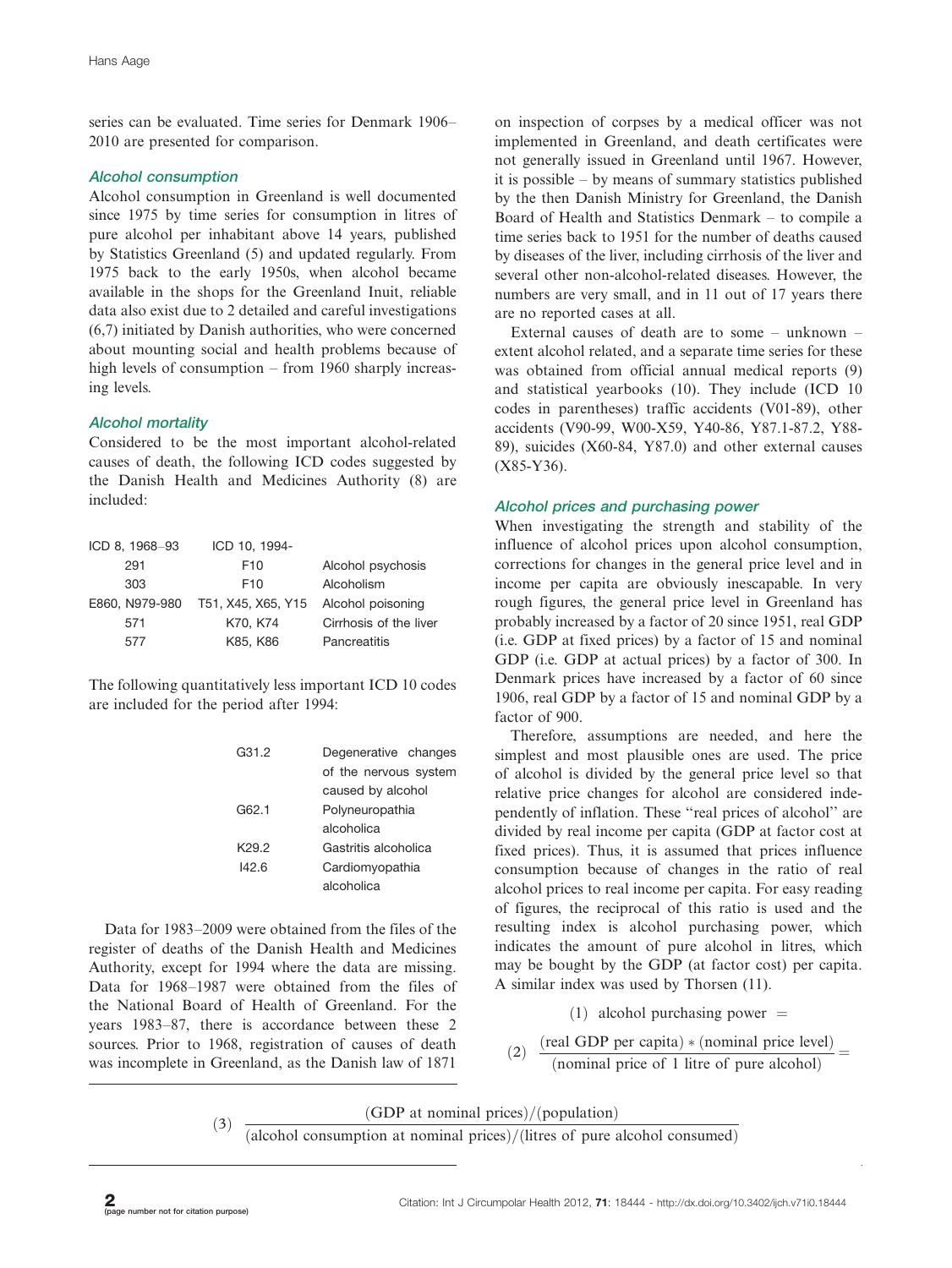The assumption that alcohol consumption is a function of alcohol purchasing power implies that the effects of prices and income are reciprocal so that the elasticities of consumption with respect to prices and with respect to income are assumed numerically identical (elasticity is the ratio between the percentage increase in consumption and the percentage increase in price or income, respectively). The fraction (3) demonstrates how the index is computed. The computation of 1 single price index for the various types of alcohol in the denominator of fraction (3) corresponds to an index with annually changing weights (Paasche's price index). Therefore, consumer's choice between various types of alcoholic beverages influences the index. The price of alcohol can be considered exogenous in the sense that any correlation between prices and consumption is due to consumers' reaction to prices and not due to adjustment of prices because of changes in consumers' demand.

Full national account statistics are only recently being established in Greenland (12), but authoritative estimates of GDP since 1979 are provided by Statistics Greenland and by The Economic Council of Greenland. For 1947 and 1955-1960, figures for total income in money and in kind for the Greenlandic population were presented in a pioneering study by Boserup (13). For the remaining years, figures for money income and taxation from a variety of mainly government sources (especially 14, 6) were used with various methods of interpolation.

The volume of homebrewed beer, beer, wine and spirits consumed are available from the sources mentioned above in relation to alcohol consumption supplemented by (14) and other sources. Information on prices of various types of alcoholic beverages mainly exist as price indices in the detailed and reliable annual reports published by the then Danish Ministry of Greenland and by Den Kgl. Grønlandske Handel (The Royal Greenland Company), which possessed a monopoly on trade in Greenland until 1950 and was in charge of imports until 1986, when it was transferred to Greenland's Home Rule and reorganised. Absolute prices in DKK are available for 1951 and 1956-1959 only (10), and the time series for prices in DKK for beer, wine and spirits are based on these and various subsequent indices for relative prices, which are linked together; the frequently changing sizes of import duties in DKK are also taken into account. Prices for home brewed beer are computed from the prices of malt and sugar (6,14). Since the 1950s prices have increased by a factor of 15-20, and a reliability check is obtained by comparing time series values for recent years to actual prices. The time series prices in 2010 of 16 DKK for beer (33 cl.), 102 DKK for wine (75 cl.) and 385 DKK for spirits (70 cl.) appear compatible with common shopping experiences.

#### Danish time series

The Danish time series are compiled according to the same principles, and because of better data availability, it is possible to construct the series beginning in 1906, although not without using various partly arbitrary assumptions, as classification principles and practices have changed considerably during this long period. An important difference is, that in order to improve consistency of the Danish time series for alcohol-related deaths from natural causes, only alcohol psychosis, alcohol poisoning and cirrhosis of the liver are included, and not pancreatitis (ICD 10 codes K85, K86, approximately 10% of alcohol-related deaths from natural causes) and other quantitatively less important diagnoses. A full account of data compilation for Greenland and for Denmark is available from the author upon request.

#### **Results**

#### Alcohol consumption

The recurrent dramatic fluctuations in alcohol consumption in Greenland and the periodic high levels by Danish and international standards are illustrated in Fig. 1, see Table I.

In the years prior to rationing being finally removed in December 1954, access to purchasing alcohol became gradually less restrictive for the Greenland Inuit. In 1953, Greenland was transferred from colonial status to part of Denmark as a county. The high level of alcohol consumption in Greenland as compared to Danish consumption at that time is partly explained by a relatively high consumption among the Danish population in



Fig. 1. Alcohol consumption in Greenland (1951-2010) and Denmark (1906-2010).

Note: annual consumption in litres pure alcohol per inhabitant above 14 years.

GLcons: alcohol consumption in Greenland 1951-2010, DKcons: alcohol consumption in Denmark 1906-2010.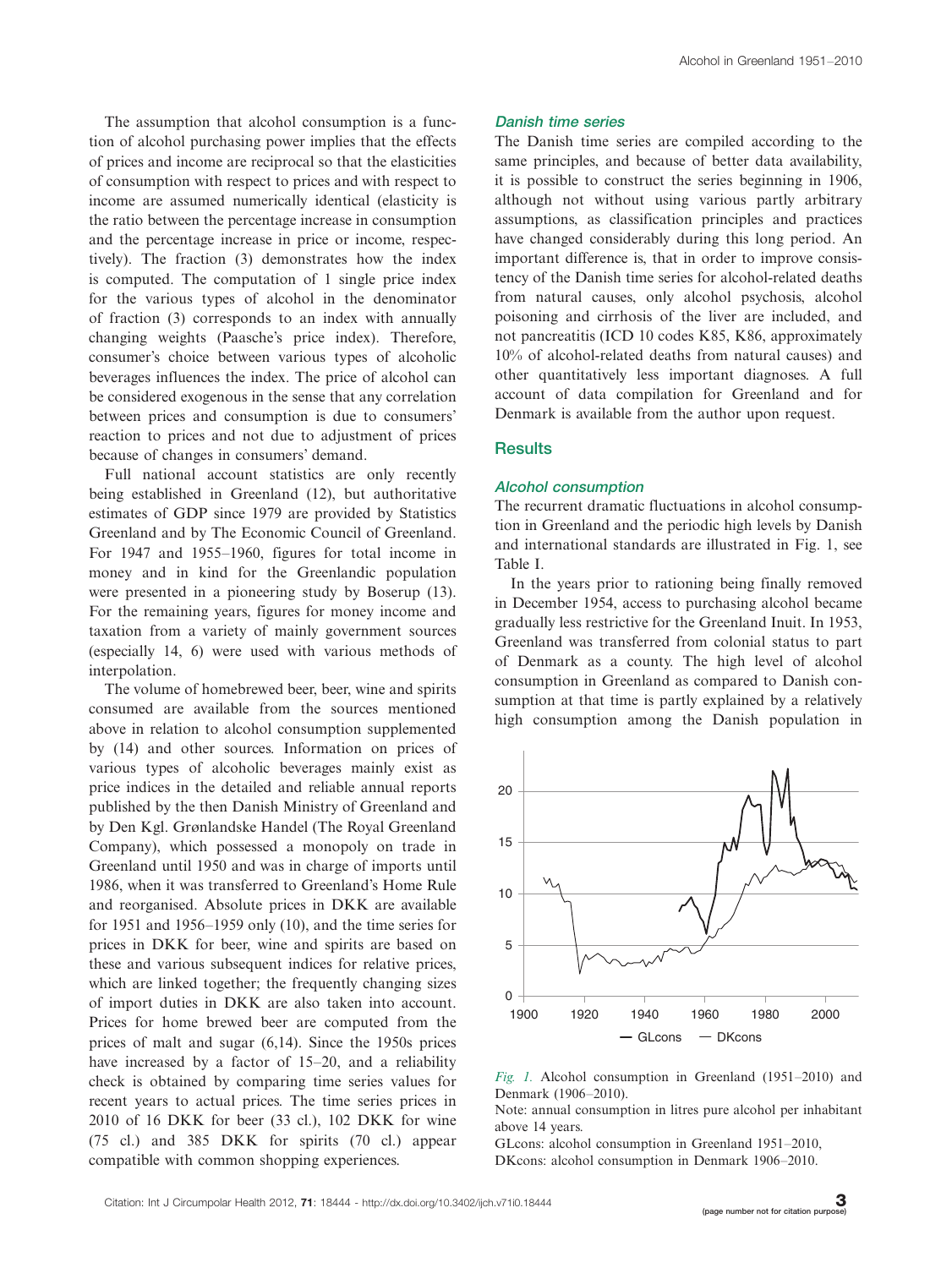|  |  |  |  | Table I. Alcohol in Greenland 1951-2010: consumption, mortality, prices |  |  |
|--|--|--|--|-------------------------------------------------------------------------|--|--|
|--|--|--|--|-------------------------------------------------------------------------|--|--|

|              | Consumption | Cirrhosis<br>hepatis | External<br>causes | Alcohol<br>mortality     | Purchasing<br>power |              | Consumption  | Cirrhosis<br>hepatis | External<br>causes | Alcohol<br>mortality     | Purchasing<br>power |
|--------------|-------------|----------------------|--------------------|--------------------------|---------------------|--------------|--------------|----------------------|--------------------|--------------------------|---------------------|
|              |             |                      |                    |                          |                     |              |              |                      |                    |                          |                     |
| 1951         | 8.3         | 0.0                  | 317.3              | $\equiv$                 | 160                 | 1981         | 14.9         | 5.5                  | 334.8              | 19.4                     | 185                 |
| 1952         | 8.9         | 0.0                  | 268.0              | $\overline{\phantom{0}}$ | 117                 | 1982         | 22.0         | 5.4                  | 369.5              | 10.7                     | 169                 |
| 1953<br>1954 | 8.9         | 0.0<br>0.0           | 291.3              | $\overline{\phantom{0}}$ | 97<br>95            | 1983<br>1984 | 21.4<br>20.1 | 15.7<br>7.7          | 295.4<br>370.9     | 54.9                     | 176<br>170          |
|              | 9.3         |                      | 359.1<br>333.4     | $\overline{\phantom{0}}$ | 83                  | 1985         | 18.4         |                      |                    | 38.7                     | 153                 |
| 1955         | 9.7         | 0.0                  |                    | $\qquad \qquad -$        |                     |              |              | 10.0                 | 298.7              | 37.7                     |                     |
| 1956         | 8.9         | 12.4                 | 471.8              | $\qquad \qquad -$        | 71                  | 1986         | 20.1         | 5.0                  | 300.9              | 29.8                     | 157                 |
| 1957         | 8.6         | 12.4                 | 487.9              | $\equiv$                 | 78                  | 1987         | 22.2         | 2.5                  | 328.2              | 27.1                     | 175                 |
| 1958         | 7.7         | 12.4                 | 310.5              | $\equiv$                 | 71                  | 1988         | 16.7         | 7.3                  | 338.0              | 41.3                     | 157                 |
| 1959         | 7.3         | 0.0                  | 550.5              | $\equiv$                 | 66                  | 1989         | 17.5         | 14.5                 | 311.9              | 36.3                     | 149                 |
| 1960         | 6.1         | 0.0                  | 312.2              | $\overline{\phantom{0}}$ | 65                  | 1990         | 15.5         | 2.4                  | 314.5              | 33.9                     | 141                 |
| 1961         | 7.7         | 0.0                  | 422.8              | $\frac{1}{2}$            | 78                  | 1991         | 14.9         | 7.3                  | 292.2              | 36.5                     | 137                 |
| 1962         | 8.8         | 0.0                  | 427.4              | $\overline{\phantom{0}}$ | 74                  | 1992         | 14.1         | 4.3                  | 248.6              | 29.5                     | 122                 |
| 1963         | 9.9         | 5.0                  | 442.8              | $\overline{\phantom{0}}$ | 89                  | 1993         | 12.8         | 7.5                  | 203.9              | 17.4                     | 121                 |
| 1964         | 13.0        | 0.0                  | 513.4              | $\overline{\phantom{0}}$ | 94                  | 1994         | 13.3         | $-$                  | 221.1              | $\overline{\phantom{0}}$ | 123                 |
| 1965         | 13.2        | 14.4                 | 421.5              | $\overline{\phantom{0}}$ | 90                  | 1995         | 12.6         | 2.5                  | 262.7              | 32.2                     | 131                 |
| 1966         | 15.0        | 0.0                  | 373.7              | $\equiv$                 | 102                 | 1996         | 12.8         | 0.0                  | 227.7              | 12.4                     | 134                 |
| 1967         | 14.3        | 8.7                  | 366.8              | $\equiv$                 | 94                  | 1997         | 13.1         | 4.9                  | 283.8              | 17.3                     | 137                 |
| 1968         | 14.2        | 4.2                  | 350.1              | 12.5                     | 106                 | 1998         | 13.4         | 9.8                  | 265.4              | 14.7                     | 147                 |
| 1969         | 15.5        | 7.9                  | 268.7              | 19.8                     | 112                 | 1999         | 13.3         | 4.9                  | 245.5              | 29.5                     | 150                 |
| 1970         | 14.3        | 11.6                 | 294.1              | 34.8                     | 102                 | 2000         | 13.2         | 9.8                  | 227.4              | 48.9                     | 159                 |
| 1971         | 15.9        | 7.6                  | 334.4              | 26.6                     | 109                 | 2001         | 12.6         | 0.0                  | 250.9              | 31.7                     | 174                 |
| 1972         | 18.2        | 10.9                 | 300.4              | 25.3                     | 114                 | 2002         | 12.4         | 7.2                  | 242.8              | 28.8                     | 178                 |
| 1973         | 18.9        | 3.5                  | 430.4              | 17.5                     | 108                 | 2003         | 11.6         | 9.6                  | 210.3              | 40.6                     | 175                 |
| 1974         | 19.6        | 10.8                 | 259.8              | 23.3                     | 118                 | 2004         | 11.6         | 11.8                 | 233.7              | 35.4                     | 187                 |
| 1975         | 18.7        | 6.5                  | 175.5              | 16.3                     | 112                 | 2005         | 12.1         | 2.3                  | 243.9              | 44.5                     | 190                 |
| 1976         | 18.5        | 9.5                  | 240.0              | 25.3                     | 121                 | 2006         | 11.6         | 9.3                  | 228.9              | 32.7                     | 202                 |
| 1977         | 18.7        | 9.2                  | 245.7              | 15.4                     | 131                 | 2007         | 11.9         | 4.7                  | 191.2              | 39.6                     | 212                 |
| 1978         | 18.7        | 3.0                  | 240.5              | 15.2                     | 146                 | 2008         | 10.5         | 0.0                  | 157.9              | $7.0$                    | 187                 |
| 1979         | 15.0        | 17.8                 | 308.6              | 20.8                     | 144                 | 2009         | 10.6         | 4.6                  | 169.0              | 25.5                     | 193                 |
| 1980         | 13.8        | 5.7                  | 324.8              | 17.2                     | 156                 | 2010         | 10.4         | $\equiv$             | 208.6              | $\equiv$                 | 193                 |

Sources and notes: See text; full details of compilation of data for Greenland as well as for Denmark are available from the author on request.

Consumption: litres of pure alcohol annually per inhabitant above 14 years.

Mortality: deaths per 100,000 inhabitants above 14 years by cirrhosis of the liver (1968-2009, all liver diseases 1951-1967), by external causes (1951-2010) and by all alcohol-related causes (1968-2009, including cirrhosis of the liver, but not external causes). Purchasing power: litres of pure alcohol, which can be bought by the GDP (at factor cost) per capita.

Greenland, which in 1970 consumed approximately 50% more alcohol per capita than the Greenland Inuit; in 1970 25% of the population was born in Denmark, and in 2008 11% (7).

But first of all the explanation is widespread production and consumption of homebrewed beer among the Greenland Inuit in the 1950s. In 1951, 78% of total consumption was homebrewed beer, brewed by combining on average 1 kg of malt with 1.5 kg of sugar, which would produce 29 litres of beer with an average volume alcohol content of 3.9% (6). Home production declined rapidly after 1951, and it has been negligible since 1972. It was replaced by bottled beer and also by spirits, the share of which reached 30% in the 1960s. After a temporary decline to 6.1 litres per inhabitant above 14 years in 1960, total consumption more than trebled to a peak of 22.2 litres in 1987, distributed among beer (71%), wine  $(18\%)$  and spirits  $(11\%)$ . The percentage distribution is almost unchanged in recent years, and it differs from the Danish distribution (beer 45%, wine 40%, spirits 15%). However, consumption has been cut by more than half to 10.4 litres in 2010, so it is now almost back at the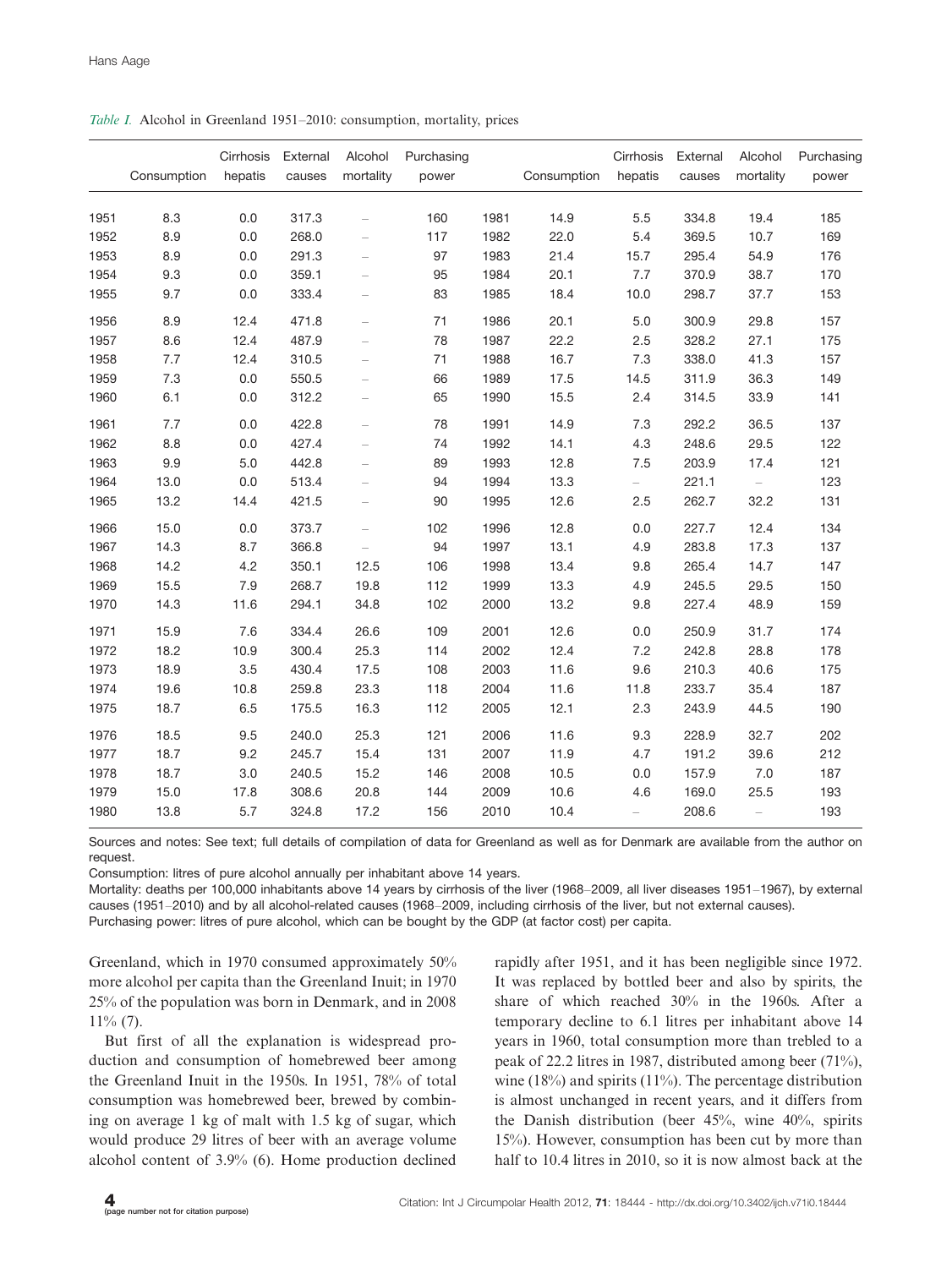level of 1955 and slightly smaller than current consumption in Denmark, which is also decreasing.

#### Alcohol mortality

For the last 25 years, average alcohol mortality per 100,000 inhabitants above 14 years was 28.2 in Greenland (1983-2009) compared to 28.4 in Denmark (1983-2008). For mortality caused by cirrhosis of the liver, the figures were 7.0 and 18.3, respectively, reflecting the well-known - but less well understood - fact that the prevalence of liver diseases in the Greenland Inuit is less than in European populations with comparable levels of alcohol consumption (4). Of the total number of alcohol-related deaths from natural causes in the period 1968-2009, 24% were caused by cirrhosis of the liver in Greenland and 64% in Denmark, the remainder by alcohol psychosis, alcoholism and alcohol poisoning, see Fig. 2.

Absolute numbers are tiny and therefore highly volatile. Greenland's population size was 24,000 in 1951 increasing to 56,000 in 1990, when the size stabilised. For the period 1983-2009, the average absolute annual number of deaths caused by cirrhosis of the liver was 2.9 and the average absolute annual alcohol mortality was 12.0, see Table I. However, some unclear trends are probably discernible from Fig. 2: for deaths caused by cirrhosis of the liver an increase from the 1950s until the



Fig. 2. Deaths caused by alcohol generally and by cirrhosis of the liver specifically, in Greenland (1968-2009 and 1951-2009, respectively) and in Denmark (1906-2008).

Note: deaths per 100,000 inhabitants above 14 years caused by cirrhosis hepatis, GLcirr (Greenland 1968-2009, 1951-1967 all liver diseases), DKcirr (Denmark 1906-2008), and by alcohol generally, GLmort (Greenland 1968-2009), DKmort (Denmark 1906-2008), which include besides cirrhosis of the liver also alcohol psychosis and delirium tremens, alcoholism, alcohol poisoning and – for Greenland, but not for Denmark – pancreatitis and after 1993 also some additional quantitatively less important alcohol-related diagnoses, cf. text.

1980s and thereafter a slightly lower level; for general alcohol mortality an increase in 1983 to a permanently higher level, but annual variations are large.

In Denmark, alcohol mortality has increased steadily since the 1950s and is now back at the level before the large upsurge of alcohol excise taxes during World War I. Simultaneously, the share of deaths caused by cirrhosis of the liver increased. However, the reason for most of the increase in alcohol mortality since the 1990s is due to traditional causes - alcohol psychosis, alcoholism and alcohol poisoning have returned, after having been virtually absent for most of a century.

The causes of alcohol mortality included in Fig. 2 understate alcohol mortality, because alcohol-related injuries and accidents are omitted, the number of which is relatively high in Greenland. In 1959, the medical officer of health in Greenland declared: ''Innumerable larger and smaller injuries, not infrequently the consequence of assaults and gross violence, and several fatally ending accidents are caused by intoxication. Consumption of alcohol is disquietingly excessive ...'' (9). Figure 3 shows the numbers of deaths due to external causes, traffic accidents, other accidents, suicides and other external causes, which are often related to alcohol (3), although the extent is unknown.

Of all the deaths in Greenland, approximately 20% are unnatural deaths, that is due to external causes, as compared to less than 5% in Denmark, and the composition also differs. In Greenland, there are very few traffic accidents, and other accidents and suicides each account for approximately half of the unnatural deaths. In Denmark, approximately 15% are traffic accidents, 25% suicides and 60% other accidents and other external



Fig. 3. Deaths caused by external causes in Greenland  $(1951-$ 2010) and in Denmark (1906-2010).

Note: deaths per 100,000 inhabitants above 14 years caused by external causes (traffic accidents, other accidents, suicides and other external causes) in Greenland (GRexte) and Denmark (DKexte).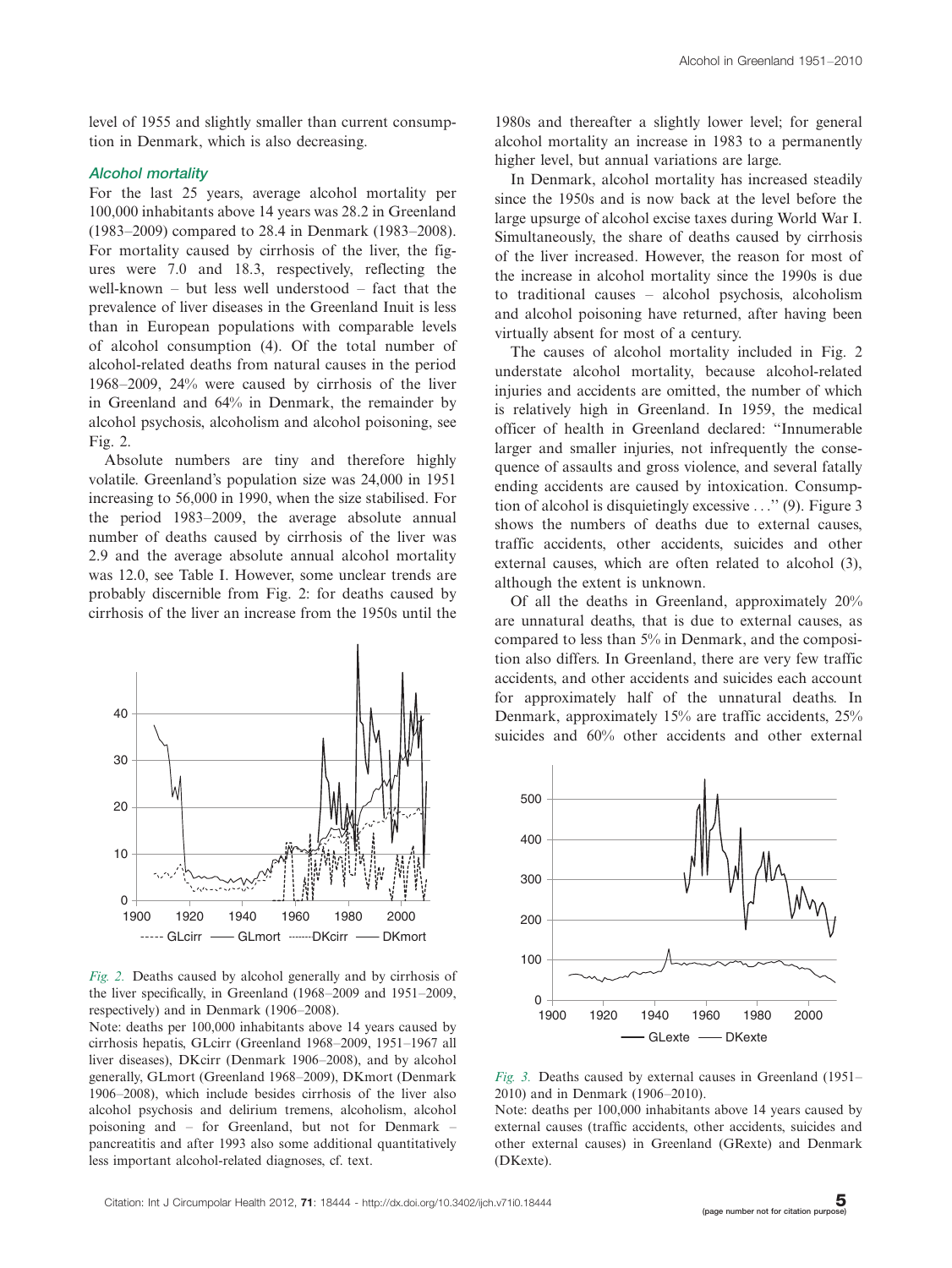causes. In Greenland, the number of unnatural deaths shows a long-term declining trend because of a decline of the number of accidents since the 1970s; the number of suicides was low in 2007-2009, but increased again in 2010, and there is no clear trend. In Denmark, the number of unnatural deaths has declined by 50% since the 1980s; the number of suicides and traffic accidents has both been halved, and the number of other accidents is also declining.

#### Alcohol prices and purchasing power

From 1960 to present day, alcohol purchasing power increased by a factor of 3 in Greenland as compared to a factor of 5 in Denmark, and alcohol purchasing power in Greenland is only 20% of the level in Denmark, see Fig. 4.

Although there is a whole range of prices for various types of alcohol, rough estimates would indicate that prices in Greenland as a percentage of Danish prices are 300% for beer, 250% for wine and 350% for spirits.

The comparison with Denmark is complicated because of the annual subsidy from the Danish government, approximately 3.5 milliard DKK or 30% of Greenland's GDP of 12 milliard DKK in 2010. This subsidy enters Greenland's economy through the government coffers, and it allows government spending on transfer payments (or lower taxes), which increase personal incomes, and on public consumption, which increases personal incomes as well as GDP directly. The subsidy also allows for a permanent import surplus in Greenland. Government consumption in Greenland is 50% of GDP as compared



Fig. 4. Alcohol purchasing power in Greenland (1951-2010) and Denmark (1906-2010).

Note: alcohol purchasing power indicates the amount of pure alcohol in litres, which can be bought by the GDP per capita (at factor cost).

GLpurc: alcohol purchasing power in Greenland 1951-2010. DKpurc: alcohol purchasing power in Denmark 1906-2010.

to 30% in Denmark (12), but relative to GDP plus an import surplus equal to the Danish subsidy, the share is less, approximately 40%. To trace the ramifications of the effects of the Danish subsidy in Greenland's economy requires a complete macroeconomic model and would be highly hypothetical (15,16). As an approximate percentage of the corresponding Danish figures, GDP per capita in Greenland is approximately 75%, and without the subsidy it would be much lower. The subsidy also allows for an import surplus and increases the disposable amount to approximately 100%. Retail prices, which are on average 20% higher in Greenland than in Denmark, should also be taken into account. There is no obvious way of correcting for the effects of the Danish subsidy upon the alcohol purchasing power index.

It could be argued that personal disposable income (income less taxes plus government transfer payments) or private consumption would be preferable to GDP as a correction for general prosperity in society. However, this is not obvious as government consumption is also consumption and contributes to prosperity, even if it is decided upon collectively. If government consumption were removed from GDP in the index, purchasing power in Greenland would be even less compared to the Danish level. For all its shortcomings, GDP serves its purpose in relation to the index. The correction for general price and income increases is a necessary scaling of the index- of which the big jumps are mostly caused by changes in alcohol prices.

#### Causal relations between prices, consumption and mortality

The effects of the causal chain from prices and income to consumption and eventually to mortality are revealed in Figs. 5-7, where the 3 times series are displayed together, with no manipulations except that the measurement scales of purchasing power and mortality are adjusted in order to illustrate possible correlations.

The correlation between alcohol purchasing power and consumption is unmistakable from the mid-1950s to the early 1990s. From 1955 to 1994, the annual percentage increase in consumption is explained by annual percentage increase in purchasing power in the same year with a significant coefficient of 0.54 and a correlation of  $r=0.39$ . The coefficient is an estimate of the elasticity of consumption with respect to purchasing power. If a stable relationship could be assumed between the 2 variables, a constant elasticity probably is the most likely possibility; it is estimated from the first differences of the logarithms of the 2 variables. From 1995 to 2010, there is an almost significant ( $p=0.063$ ) elasticity of 0.46 and a correlation of  $r=0.54$ . The elasticity estimates are of comparable magnitude, and the regressions indicate a causal effect of purchasing power upon consumption,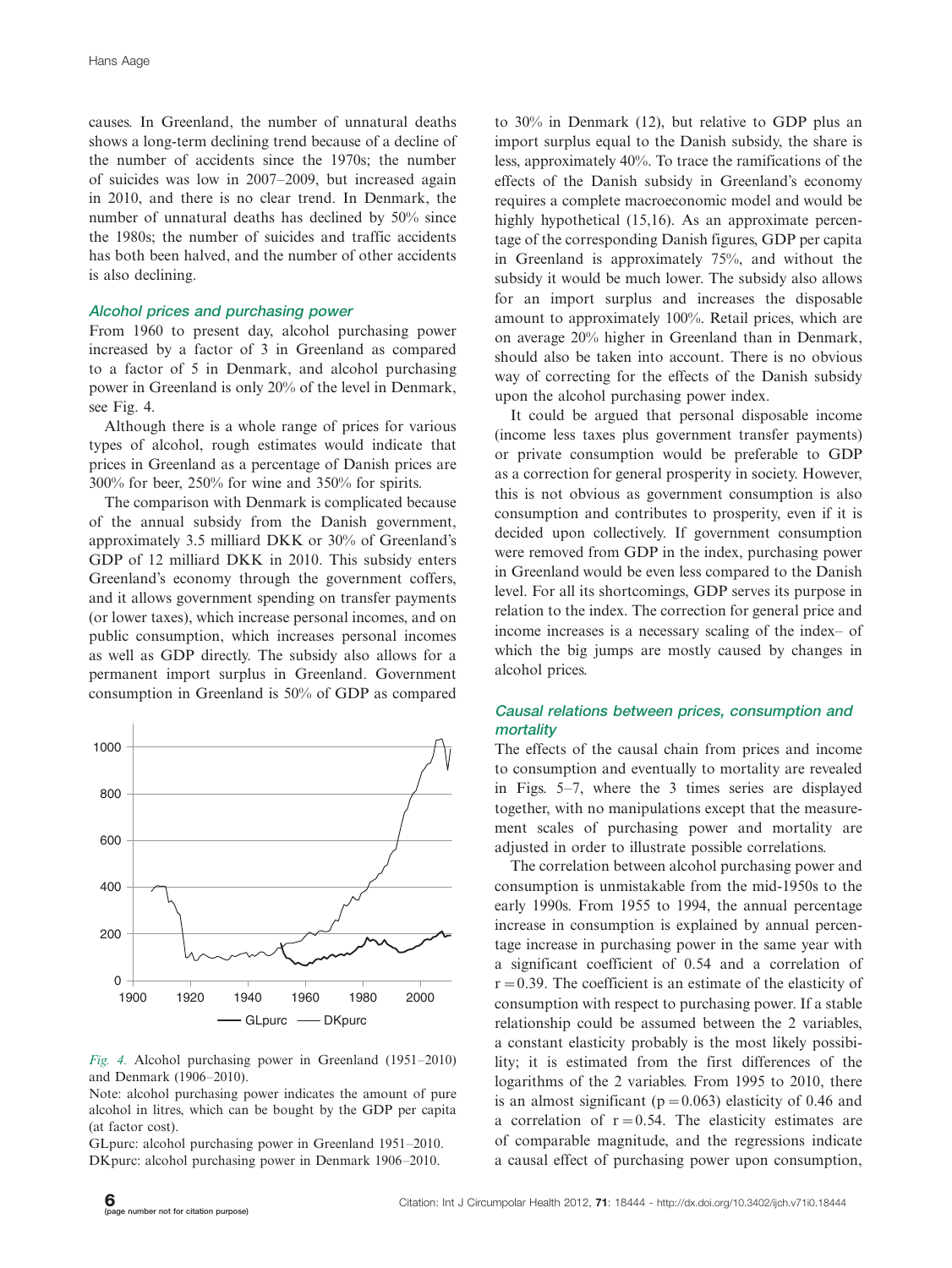

Fig. 5. Alcohol consumption, mortality and purchasing power in Greenland (1951-2010).

Note: time series have been scaled in order to illustrate possible correlations.

GLcons: alcohol consumption, see Fig. 1 and Table I.

GLmort#2: alcohol mortality divided by 2, see Fig. 2 and Table I.

GLpurc#10: alcohol purchasing power divided by 10, see Fig. 3 and Table I.

even after 1995, where a downward trend in consumption is partly offset by increasing purchasing power.

The instances of marked deviation between changes in alcohol purchasing power and consumption must be explained in terms of changes in other alcohol policy instrument than duties and prices, first of all various



Fig. 6. Alcohol consumption and mortality caused by cirrhosis of the liver in Greenland (1951-2009).

Note: see Fig. 5; GLcons see Fig. 1 and Table I.

GLcirr#2: mortality caused by cirrhosis of the liver divided by 2, see Fig. 2 and Table I. In the years 1951-67 all liver diseases are included.



Fig. 7. Alcohol consumption and mortality caused by external causes in Greenland (1951-2010).

Note: see Fig. 5; GLcons see Fig. 1.

GLexte#20: mortality caused by external causes divided by 20, see Fig. 3 and Table I.

forms of rationing (5,3). The increase in consumption from 1951 to 1955, when purchasing power declined, is explained by the gradually less restrictive access to buying alcohol for the Greenland Inuit until general rationing was lifted in December 1954. As prices continued their increase, consumption also declined to a low in 1960 (6). From 1960 purchasing power increased again, more than doubling until 1979, while consumption trebled. A law concerning strong beverages from April 1973, which restricted opening hours for alcohol sale - subsequently frequently changed - and introduced local rationing, had little effect. Following a referendum in 1978, a ban on home production of alcohol and on imports of malt and hobs was established in August 1979 as well as a general rationing, according to which adults above 18 years of age received 72 points every month; 1 point allowed purchase of alcohol corresponding to the contents of a 33 cl. bottle of beer. Rationing gave rise to unintended activities including trade in points, the price of which could reach 25 DKK per *point* according to anecdotal information; the shop price of 1 bottle of beer was 5 DKK. Registered consumption dropped from 18.7 litres of alcohol per inhabitant above 14 years in 1978 to 13.8 litres in 1980, but immediately soared to 22.0 litres in 1982, when in March 1982 rationing was lifted except in some local areas. In the following years, alcohol excise taxes were gradually increased, and from a maximum of 22.2 litres in 1987 consumption began a persistent decline. In June 1992, alcohol taxes became progressive according to alcohol percentage of beverages; availability was liberalised in these years, especially for the new, weak beer with 3.6% alcohol, but local rationing was retained in some areas for various types of alcoholic beverages,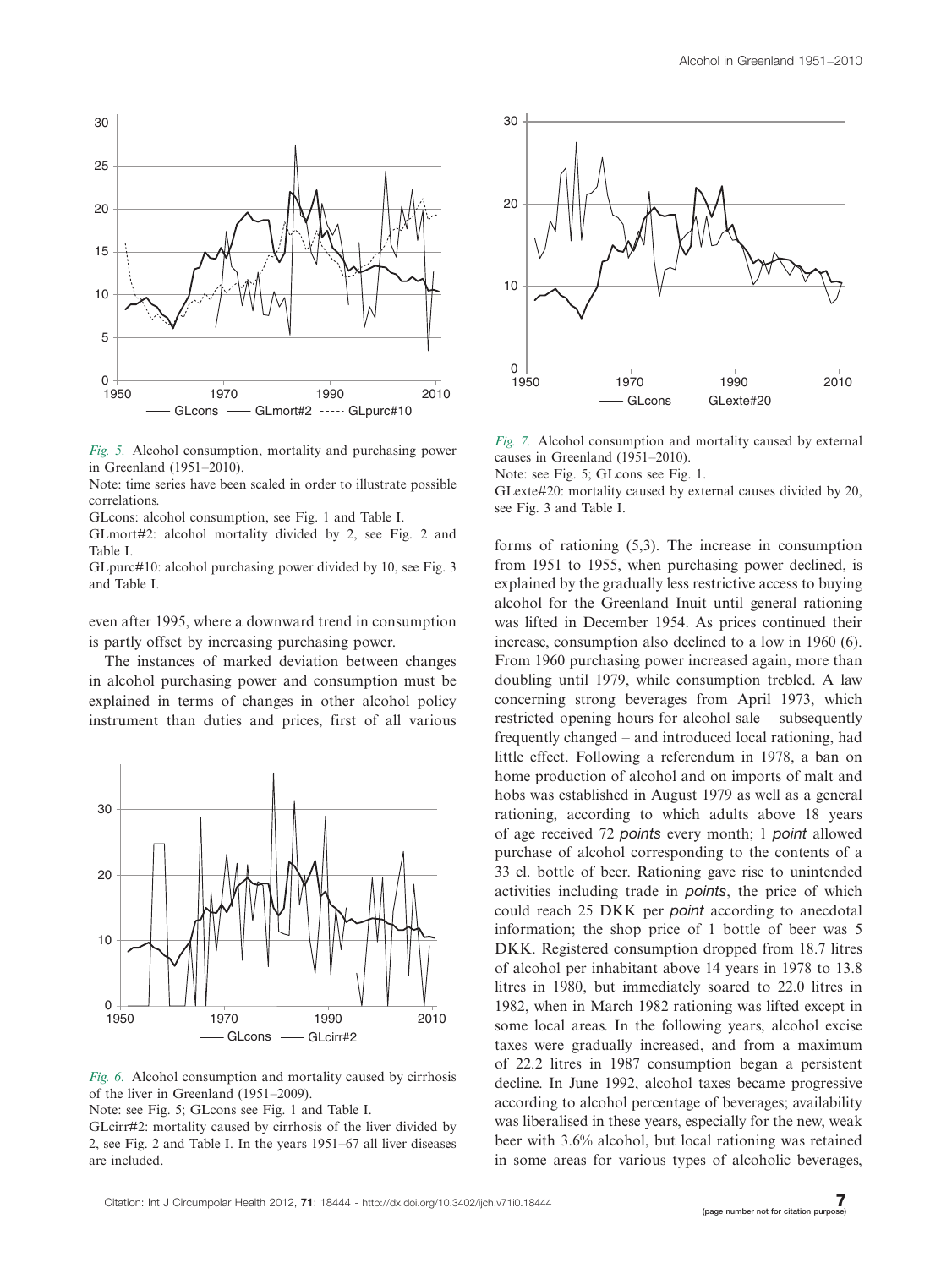and these rules as well as local regulations for opening hours were frequently changed and gradually became more restrictive. The decline in consumption continued despite an increase in purchasing power of 76% from a minimum in 1993 until 2007. However, when alcohol purchasing power was cut by 12% from 2007 to 2008, it induced a decrease in consumption, also by 12%, and since then consumption has stabilised on a relatively low level, lower than at any time since 1964, see Fig. 5. Similarly, there is a trend among school children towards less alcohol intake (17,18).

Rates of mortality due to alcohol in general and cirrhosis of the liver specifically are computed from very small and volatile absolute numbers, but some correlation with consumption is discernible from Figs. 5 and 6. If the 2 last observations (for 2008 and 2009) are disregarded in Fig. 5, mortality seems to follow the downward trend of consumption in the 1980s and then increase despite the stabilisation of consumption, much like the increase of mortality in Denmark since the 1980s. Whether the low mortality rates in 2008 and 2009 are outliers or indicate a turn of the trend, remains to be seen.

If there is a stable relationship between consumption and mortality, it is reasonable to expect that absolute changes in mortality are affected by the absolute change in alcohol intake during preceding years. The statistical correlations between absolute increase in consumption over the preceding 5 and 10 years, respectively, and absolute annual increase in mortality (due to alcohol generally and to cirrhosis of the liver) are, however, very weak and far from significant, although mostly positive.

Despite very low absolute numbers, the trend in mortality caused by cirrhosis of the liver seems to follow consumption, and it seems to stabilise concurrently with the stabilisation of consumption, see Fig. 6. Again, this resembles the development in Denmark, where, however, mortality due to cirrhosis of the liver continued its increase a decade after the stabilisation of consumption and only became stable in the 1990s; the continued increase in alcohol mortality is due to the traditional causes, alcohol psychosis, alcoholism and alcohol poisoning.

Clearly, alcohol intake increases the probability of injuries and accidents at a micro level, but it is not obvious that this causal effect is also reflected in macrodata as in Fig. 7.

The similarity of the trends since the 1970 most likely reflects a causal relationship, but it seems more likely, that mortality due to external causes displays a long-term declining trend, which to some extent coincides with the trend in consumption since 1980. The declining trend might have other causes not related to alcohol including improvements of the social situation and gradually less hazardous working conditions. If there were a correlation between absolute annual changes in consumption and in

externally caused mortality, respectively, it would be a stronger indication of a causal effect. Before 1980, the correlation between first differences is negligible although positive. After 1980, there is a positive correlation  $(r=0.22)$ , but it is far from significant. Therefore, the data only faintly support a causal relationship between alcohol consumption and the number of deaths due to external causes.

The 3 time series for Denmark 1906-2010 for alcohol prices, consumption and mortality display a long-term, extremely close correlation, quite exceptional for the social sciences, namely between 1906 and the mid-1980s, see Fig. 8.

It looks like a law of nature, but it is not. The mechanisms, the biological as well as the social, were not the same during these 75 years. When the price of spirits, ''snaps'', was increased by a factor of 10 in April 1917 - in order to secure sufficient provisions of grain and potatoes for feeding the population - alcohol consumption was a male, lower class phenomenon, and the prevailing alcohol-related diseases were alcohol psychosis, alcoholism and alcohol poisoning (19,20). When consumption increased again after 40 years of low levels of purchasing power, consumption and mortality, it was part of a general boom in prosperity. Consumption became much more evenly distributed over time, among social groups and among men and women. Consequently, the dominant alcohol-related diseases, alcohol psychosis and poisoning, were replaced by diseases caused by more moderate, long-term consumption, especially cirrhosis of the liver, and women's



Fig. 8. Alcohol consumption, mortality and purchasing power in Denmark (1906-2010).

Note: see Fig. 5 and Table I.

DKcons: alcohol consumption, see Fig. 1.

DKmort#2: alcohol mortality divided by 2, see Fig. 2.

DKpurc#40: alcohol purchasing power divided by 40, see Fig. 4.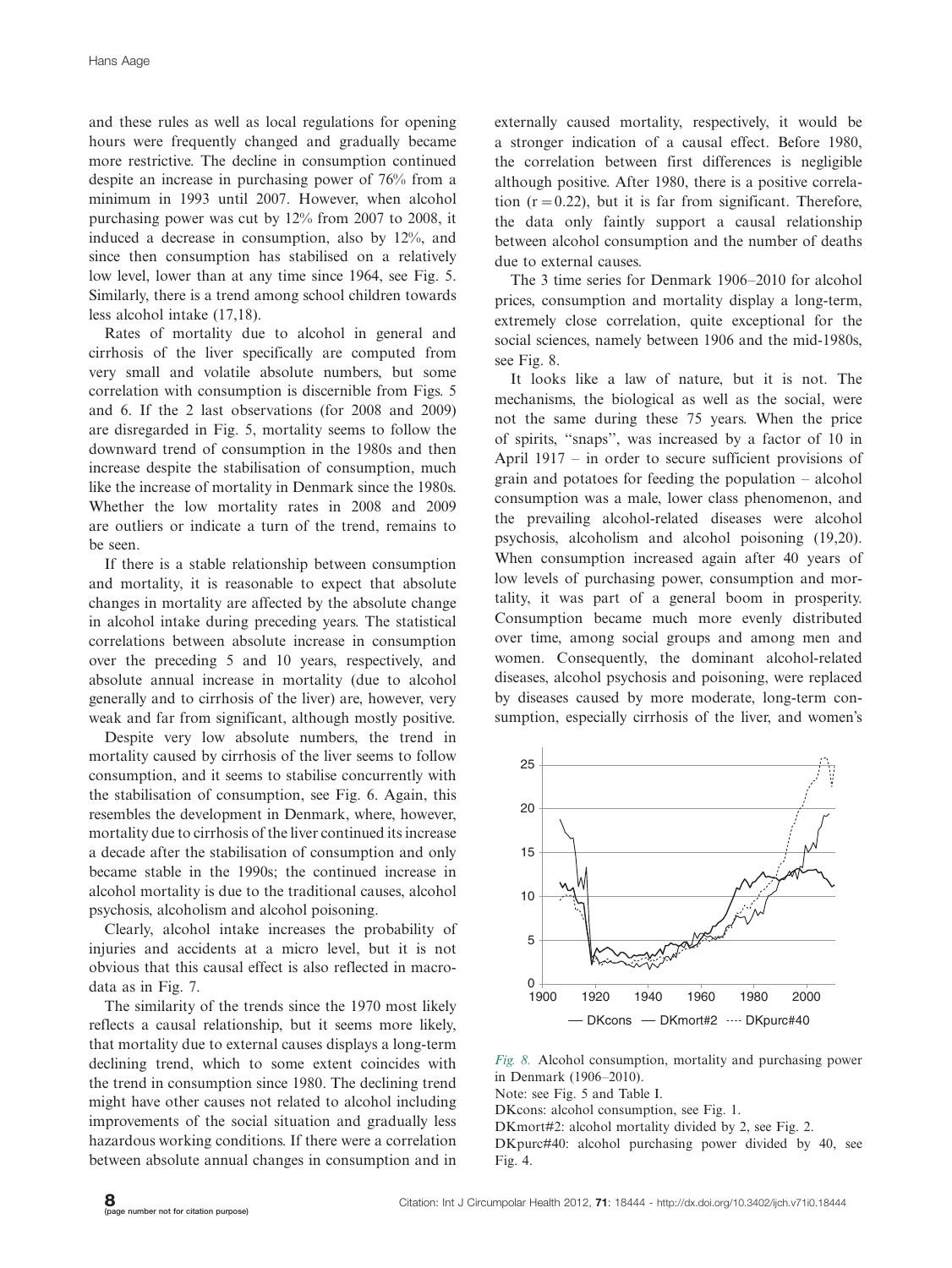share of all alcohol-related deaths from natural causes increased from 10-20% to 30-50%.

Therefore, statistical analysis is not appropriate, neither is it necessary, even if regression analysis gives a nice fit. From 1906 until 1982, the annual percentage increase in consumption is explained by annual percentage increases in purchasing power in the same year with an estimated elasticity of consumption with respect to purchasing power of 0.84 and a correlation of  $r=0.74$ . Annual absolute increase in mortality from 1906 until 1983 is explained by an absolute increase in consumption over the preceding 5 years with a coefficient of 0.50 and a correlation of  $r=0.42$ . These correlations are highly significant, but should be regarded as spurious, as the underlying causal structures are not stable.

For the period post 1983, more stable causal relationships could possibly be presumed. After 1983, the relationship between purchasing power and consumption is still significant, but weaker ( $r=0.55$ , elasticity = 0.32). After 1984, there is a weak negative and insignificant correlation between consumption and mortality. Alcohol mortality continued its increase presumably because of its more long-term nature, and mortality due to cirrhosis of the liver increased. However, since the 1990s most of the increase in alcohol mortality is due to a return of traditional causes, alcohol psychosis, alcoholism and alcohol poisoning, and the number of deaths caused by cirrhosis of the liver seems to stagnate, see Figs. 2 and 8.

As per information in Fig. 8, the common trends came to an end in the late 1970s, when alcohol consumption levelled off, stabilised and eventually began a modest decline, while alcohol purchasing power almost trebled during the following 30 years. However, prices still seem to matter and the elasticity is significant; an example is the 13% drop in purchasing power from 2007 to 2009, which was followed by an 8% decline in consumption. In Sweden, there were significant price elasticities (without corrections for income changes) for beer, wine and spirits with numerical values of 0.60-1.00 (decreasing elasticity for beer) for the years 1984-2003, when consumption changed considerably, increasing for beer and wine and decreasing for spirits (21). In Norway, Sweden and Denmark, there was a strong positive relationship between changes in income (without corrections for price changes) and changes in alcohol consumption for the long time span from 1851 to 2002 (20). However, for Denmark during the period 1980-2005, there was no impact of income (without corrections for price changes) upon consumption, but the composition of consumption was sensitive to relative prices as can be demonstrated by advanced statistical methods, although the switch towards wine consumption, up from 20% to 40% in 1980, is explained by changing tastes and not by a change in relative prices (22).

A plausible interpretation of the diverging trends together with positive annual elasticities of consumption with respect to purchasing power observed in Greenland (Fig. 5) as well as in Denmark (Fig. 8) is that the impact of purchasing power is first of all due to price changes, and that a strong external downward trend in consumption is in part countervailed by purchasing power increases so that the decline of consumption would have been larger if purchasing power had not increased.

#### **Discussion**

The data used are macro-indicators and therefore highly simplified. The purchasing power indicator presupposes that the effects upon alcohol consumption of prices and of income are exactly reciprocal, which could well be oversimplified. However vague, the time series disclose conspicuous trends. Alcohol purchasing power in Greenland is very much below the Danish level, approximately 80% below, but consumption is about the same after a decline from levels far above Danish consumption in the 1970s and 1980s. The influence of purchasing power upon consumption is unmistakable in Greenland as in Denmark, although this effect is compounded with various measures of quantitative rationing in Greenland. Since the mid-1990s purchasing power has increased in Greenland, while consumption has decreased, but nevertheless there is a positive, almost significant correlation also for the years 1995-2010.

There are no significant effects of alcohol consumption upon alcohol mortality as measured by these macro-data, although weak correlations are discernible. In Denmark this effect is evident up until the 1980s. If the high incidence of unnatural deaths in Greenland is ignored, which are partly alcohol related, the level of alcoholrelated mortality in Greenland is comparable to Danish mortality, but cirrhosis of the liver is less prevalent. The data are subject to a number of limitations:

- (a) First of all, the number of alcohol-related deaths from natural causes in absolute terms is small and volatile.
- (b) Furthermore, total consumption of pure alcohol ignores differences and changes in consumption patterns. Alcohol intake is more concentrated in Greenland than in Denmark (2), but consumption has become more evenly distributed over time and across groups of the population, social and geographical. Thus, gender differences are diminishing in Denmark; there are no data for alcohol consumption of women and men separately in Greenland (23), but consumption for women and men is converging towards a common pattern (1).
- (c) The mortality time series are crude indicators of alcohol-related deaths, and of course even more so of general health and social effects of alcohol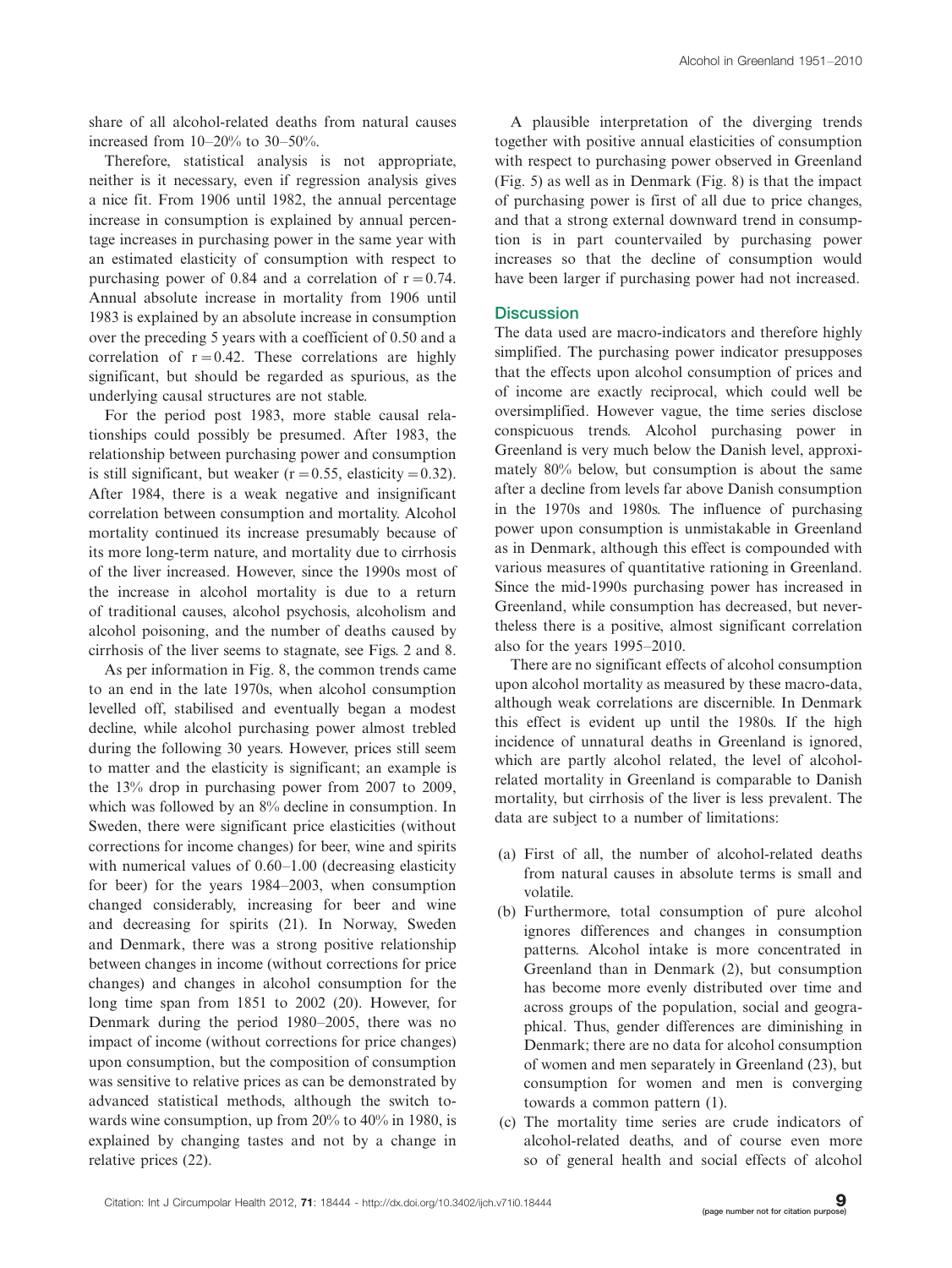consumption (6,7,24,25). Specifically concerning external causes of death, there is no possibility of distinguishing between those that are alcohol related, and those that are not.

(d) Mortality rates are not age adjusted except for the conventional adjustment of leaving out children below the age of 14. However, alcohol-related death mostly occurs above the age of 40, and the number of persons above the age of 40 as a percentage of the population above the age of 14 has changed in Greenland; it was 32% in 1980 and 55% in 2010. An attempt to adjust mortality rates for this ageing of the population would change the trend towards more decrease over time, but not the volatility and therefore not the lack of significant correlation between consumption and mortality.

Even if the recent purchasing power increase- in Greenland since the mid-1990s by 75%, and in Denmark since the early 1980s by 200% - took place simultaneously with stabilisation of alcohol consumption at a moderate level and a subsequent further decline, this does not preclude a continued impact of prices, and the elasticity of consumption with respect to purchasing power is still positive and significant in Denmark and almost significant in Greenland. This indicates that consumption is subject to a long-term decreasing trend, but still sensitive to purchasing power changes, first of all prices changes, as prices fluctuate more than income. The consumption decrease had presumably been stronger, if not increasing purchasing power had partially counteracted the trend.

The decreasing long-term trend in consumption must be explained by other forces than prices. Beginning in the 1990s government has initiated alcohol prevention campaigns in Greenland as well as in Denmark, including recommended maximum alcohol consumption limits and an annual ''No alcohol week'' since 1992 in Greenland. Does this demonstrate an efficiency of government campaigns comparable to the efficiency of excise taxes and quantitative rationing? Probably not. The levelling off of consumption in Denmark began in the early 1980s, more than a decade before government campaigns took off in the 1990s. And stagnating alcohol consumption seems to be a widespread trend in recent decades in most European countries (although not, for example, in Sweden (21)) and in the Americas, whereas consumption is increasing in Asia. In 2002 the EU annual average adult consumption of pure alcohol was 11 litres, well above the world average of approximately 5 litres, but down by 30% from over 15 litres in the mid-1970s (26). A possible interpretation is that the consumption decline and the campaigns might both be manifestations of a common underlying cause, namely a more fundamental, cultural turn of the tide.

# Acknowledgements

My thanks are due Kirsten Aage for giving me access to well documented compilations of Danish data, Gorm N. Pedersen of the National Board of Health of Greenland for providing mortality data for Greenland, and Johanne Kleemann of Statistics Greenland for assistance concerning recent detailed alcohol prices. I am also grateful for helpful comments from 2 referees.

# Conflict of interest and funding

The author has not received any funding or benefits from industry or elsewhere to conduct this study.

## **References**

- 1. Bjerregaard P, Dahl-Petersen IK, editors. Befolkningsundersøgelsen i Grønland 2005-2007 (Population survey of Greenland 2005-2007). København: Statens Institut for Folkesundhed; 2008. p. 61-74.
- 2. Madsen MH, Grønbæk M, Bjerregaard P, Becker U. Urbanization, migration and alcohol use in a population of Greenland Inuit. Int J Circumpolar Health. 2005;64:234-45.
- 3. Rosenqvist P. Skål för friheten. Alkoholbruk och -politik i det självstyrande Grönland (Cheers for freedom. Alcohol intake and policy in Home Rule Greenland). Nordisk Alkohol- & Narkotikatidskrift. 2001;18:475-88. p. 483.
- 4. Lavik B, Holmegaard C, Becker U. Drinking patterns and biochemical signs of alcoholic liver diseases in Danish and Greenlandic patients with alcohol addiction. Int J Circumpolar Health. 2006;65:219-27.
- 5. Alkoholstatistik (Alcohol statistics). Nuuk: Statistics Greenland; 2002:1 p. 5; 2011:1 p. 4-8.
- 6. Alkoholsituationen i Vestgrønland (The alcohol situation in Eastern Greenland). København: Udvalget for Samfundsforskning i Grønland; 1961. p. 39, 41, 42, 66-8.
- 7. Sølling L. Alkoholforbruget i Grønland (Alcohol consumption in Greenland). København: Socialforskningsinstituttet; 1974. p. 52, 55, b2, 63, 66, b4.
- 8. Sundhedsstyrelsen. Statistik 2003: Alkohol, narkotika og tobak (Statistics 2003: Alcohol, narcotics and tobacco). København: Sundhedsstyrelsen; 2004. p. 24.
- 9. Medicinalberetning for Kongeriget Danmark 1959 I (Medical report for the Kingdom of Denmark 1959 I). København: Sundhedsstyrelsen; 1961. p. 180. (Annual publication).
- 10. Statistisk Årbog. København: Det statistiske Departement; 1958. p. 374, 375; 1959 p. 417.
- 11. Thorsen T. Dansk alkoholpolitik efter 1950 (Danish alcohol policy since 1950). Holte: Forlaget Socpol; 1993. p. 93, 160, 243.
- 12. Nationalregnskab 2003-2010 (National Accounts 2003-2010). Nationalregnskab. Nuuk: Statistics Greenland; 2011. p. 1.
- 13. Boserup M. Økonomisk politik i Grønland (Economic policy in Greenland). København: Ministeriet for Grønland; 1963. p. 302, 370-75.
- 14. Beretninger vedrørende Grønland (Report concerning Greenland). København: Ministeriet for Grønland; especially; 1968 p. 103, 107; 1977. p. 97.
- 15. Aage H. Betalingsbalance og selvstyre (Balance of payments and self-governance). In: Carlsen AV, Janussen E, Langgaard K, Kleist Pedersen B, Pedersen K, Rygaard J, editors. Grønlandsk kultur- og samfundsforskning 2003. Nuuk: Ilisimatusarfik/Forlaget Atuagkat; 2003. p. 7-19.
- 16. Aage H. Greenland's balance of payments and future independence. Paper presented at the IPY Oslo Science Conference,